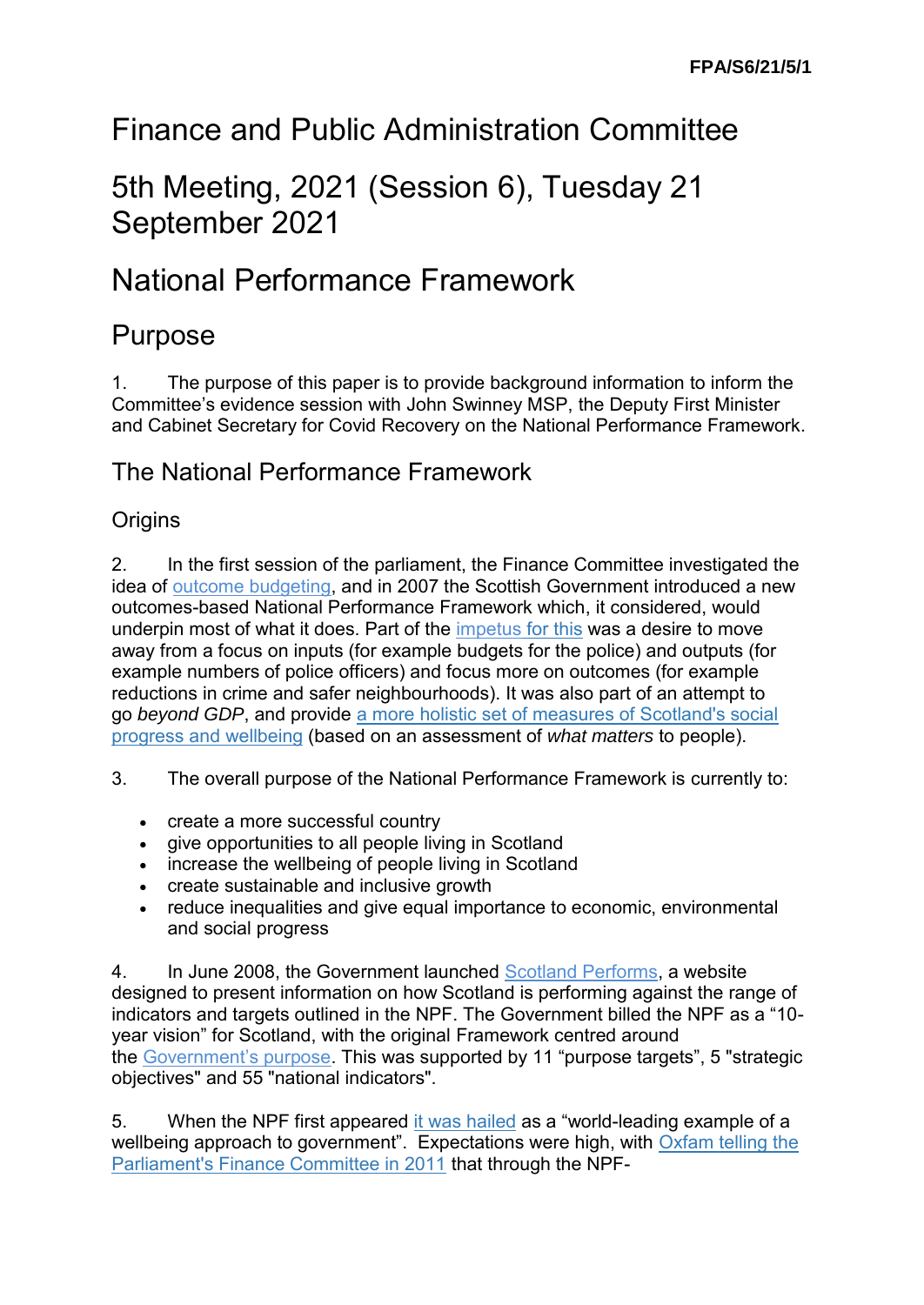"Scotland can develop the most coherent and forward-thinking framework for orientating and evaluating public policy in accordance with social, environmental and economic prosperity."

6. The NPF was refreshed in 2011 and again in 2016 to reflect lessons learned from across the Scottish Government and its partner organisations since 2007.

## Reviewing the National Performance Framework

7. The [Community Empowerment \(Scotland\) Act 2015](https://www.legislation.gov.uk/asp/2015/6/contents) includes a requirement for National Outcomes to be produced, following consultation; a requirement that they are reviewed every five years; and that Scottish Ministers report on progress in achieving their aims. The National Outcomes are next due for review in 2023.

8. The Act gives the Scottish Parliament 40 calendar days to consider proposed revisions to the National Outcomes and the efficacy of the consultation process. After the expiry of the consultation period, the Scottish Government has the option to further revise the National Outcomes based on the consultation response from the Parliament.

9. During the first review in 2018, the Government also took the opportunity to change the structure of the NPF and implement a series of other changes. Some [changes seen in the refresh](https://digitalpublications.parliament.scot/ResearchBriefings/Report/2019/6/21/The-National-Performance-Framework-and-budget-scrutiny-2) included

- Removal of all (time limited) purpose targets [as explained in this SPICe blog.](https://spice-spotlight.scot/2019/06/07/linking-budgets-to-outcomes-the-impossible-dream/) As confirmed by the [Chief Economist to the Session 5 Scottish Parliament's](http://archive2021.parliament.scot/parliamentarybusiness/report.aspx?r=11496)  [Economy, Jobs and Fair Work Committee](http://archive2021.parliament.scot/parliamentarybusiness/report.aspx?r=11496) this removal was because the NPF "is about continuous improvement".
- A more simplified structure: The Government argued that the old version was overly complex, with people finding it difficult "to understand the relationship between the different layers of the NPF and wanted a simpler and more accessible framework". The new version includes a revised Purpose, 11 National Outcomes and 81 National Indicators which feed into the Outcomes.
- A simplified presentation on the website (including removal of some technical notes and explanations)
- Links made between NPF and the [UN Sustainable Development Goals:](https://nationalperformance.gov.scot/sustainable-development-goals) the new NPF makes links between the new National Outcomes and their contribution to the [UN's Sustainable Development Goals](https://sustainabledevelopment.un.org/post2015/transformingourworld) (SDGs). The UK Government signed up to the SDGs in 2015 and the Scottish Government committed to implementing them through its National Performance Framework.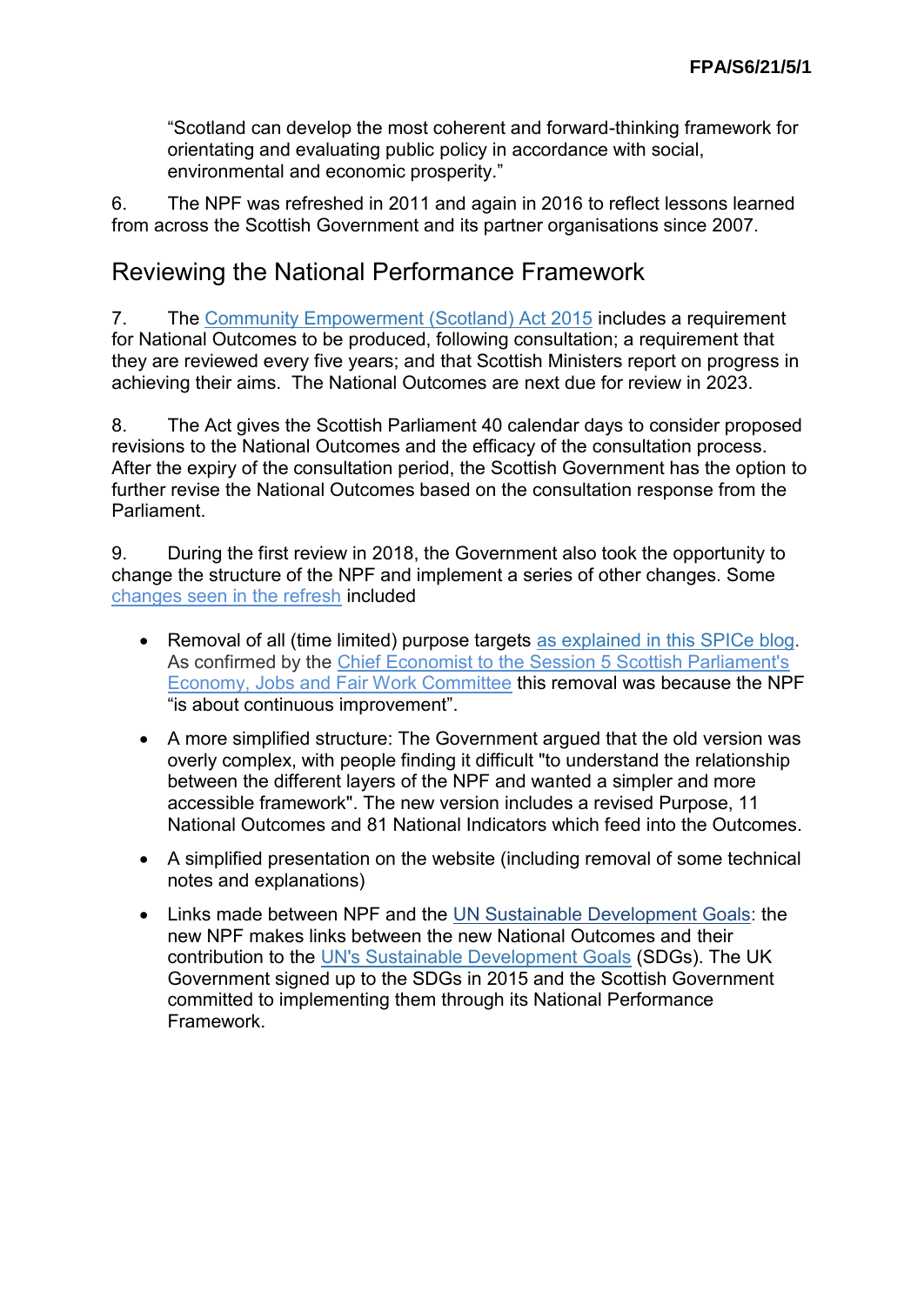

## Parliamentary Scrutiny

10. As part of the process of consulting the Parliament on the review of the NPF, the Session 5 Local Government and Communities (LGC) Committee was appointed as lead Committee and during the consultation period (the Act specifies 40 days) it sought views from a wide range of relevant Committees. Its views and those of the relevant Committees were [reported to Parliament on 15 May 2018](https://sp-bpr-en-prod-cdnep.azureedge.net/published/LGC/2018/5/15/Report-on-the-Consultation-on-the-Scottish-Government-s-Draft-National-Outcomes/LGCS052018R7.pdf) and then debated in Parliament.

11. Legislation only requires the Government to consult on the National Outcomes, so the Parliament neither accepted nor rejected the new NPF structure, layout or content.

12. Some similar themes arose across the Committee reports including:

• **Application across the public sector:** The NPF applies across the public sector as "a Scotland wide performance framework and a platform for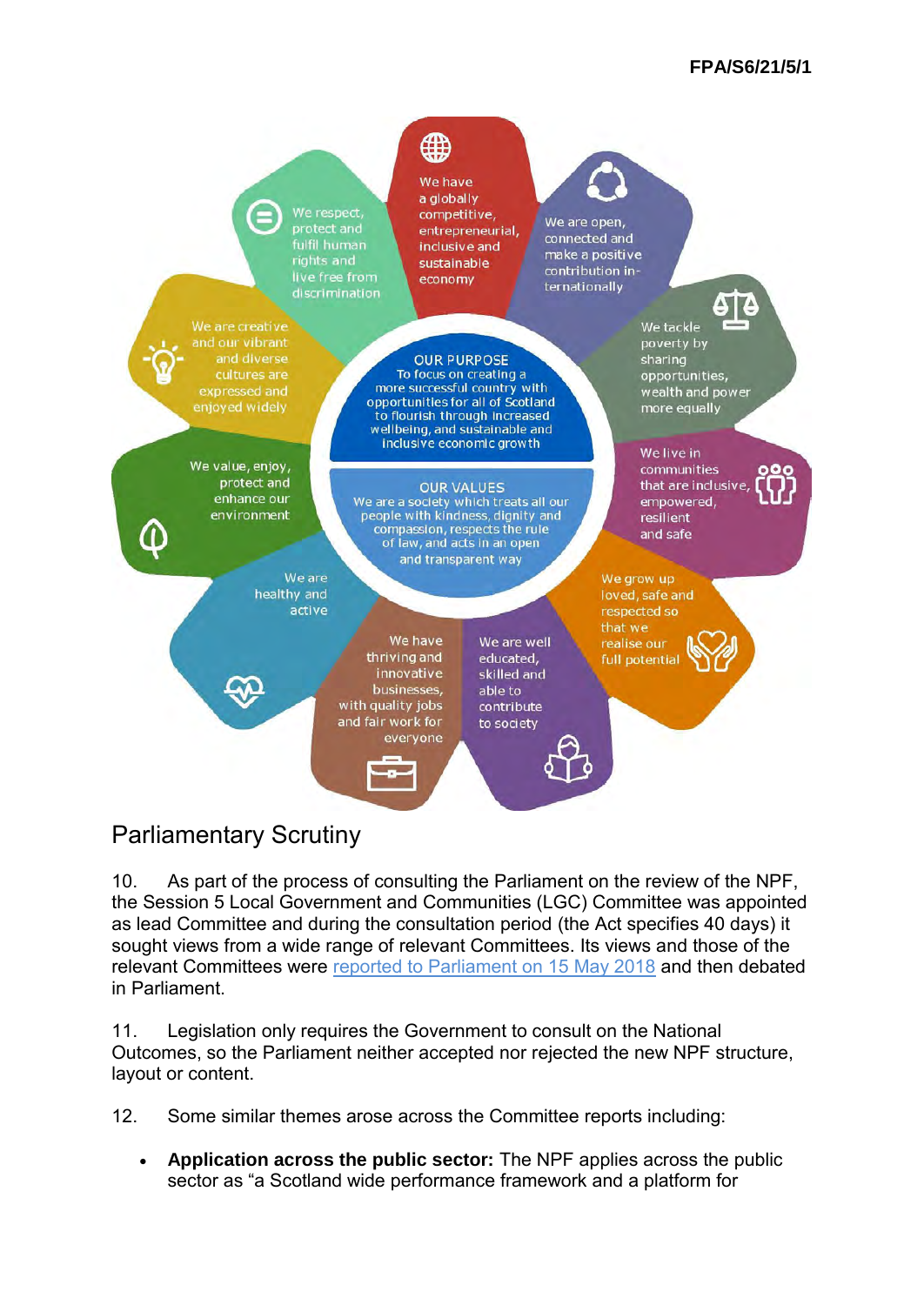collaboration which means that progress can only be delivered through working in partnership." As highlighted in [this paper from Audit Scotland](https://www.audit-scotland.gov.uk/uploads/docs/report/2019/briefing_190603_planning_outcomes.pdf) there are inherent challenges in delivering an outcome based approach. For example, it is difficult to separate out what impact public services have on outcomes, as many factors are outside the direct control of the public sector. However, effective joined up working, early planning, and an understanding of the evidence, and its gaps, all help. Other challenges include identifying and tracking what contributions the activities and expenditure of individual public bodies make towards delivering the NPF outcomes as well as identifying how the NPF has shaped public sector policy making and budget setting.

[Responding](https://archive2021.parliament.scot/S5_Local_Gov/Inquiries/20180611_CabSecFCToConvener.pdf) on how it will be embedded across the public sector the then Cabinet Secretary for Finance and Constitution, Derek Mackay MSP, explained that "The Scottish Government will work with its public sector partners to raise awareness of the NPF ambition, to exchange best practice for delivering outcomes and devise a system of reporting which is fit for purpose and ensures joint buy in"

- **Linking budget to outcomes.** A key recommendation of the Budget Process Review Group is that "public bodies should consistently set out how they plan to contribute towards specific national outcomes in the NPF in their published corporate and business plans. Where possible, this should also include links to planned spending, the specific outputs that are expected and how these contribute to national outcomes." In 2019 SPICe published a [Blog on linking](https://spice-spotlight.scot/2019/06/07/linking-budgets-to-outcomes-the-impossible-dream/)  [the NPF to budgets](https://spice-spotlight.scot/2019/06/07/linking-budgets-to-outcomes-the-impossible-dream/) which highlighted a number of challenges including how to read across from the NPF outcomes to the policy areas identified in the Scottish budget and how to understand the Scottish Government's role in delivery of the national outcomes.
- **Measurement and reporting:** In determining how to evaluate progress made against the 11 National Outcomes, 81 performance indicators are used. A number of Committees recognised the challenges the Scottish Government faced in providing a sufficient number of indicators which meaningfully identify real progress in meeting the National Outcomes. One concern was whether indicators at a national level might mask issues in specific locations whilst others highlighted the challenge in ensuring consistency in the way data is collected across Scotland by individual public bodies but also across time as new performance measures are developed. The Scottish Government advised the criteria used for assessing the suitability of indicators was as follows:
	- technical assessment consistency of data;
	- meaningfulness;
	- ability to measure progress against outcomes;
	- consistent with UN SDG indicators;
	- ability to describe progress for different equality groups and area based inequalities;

and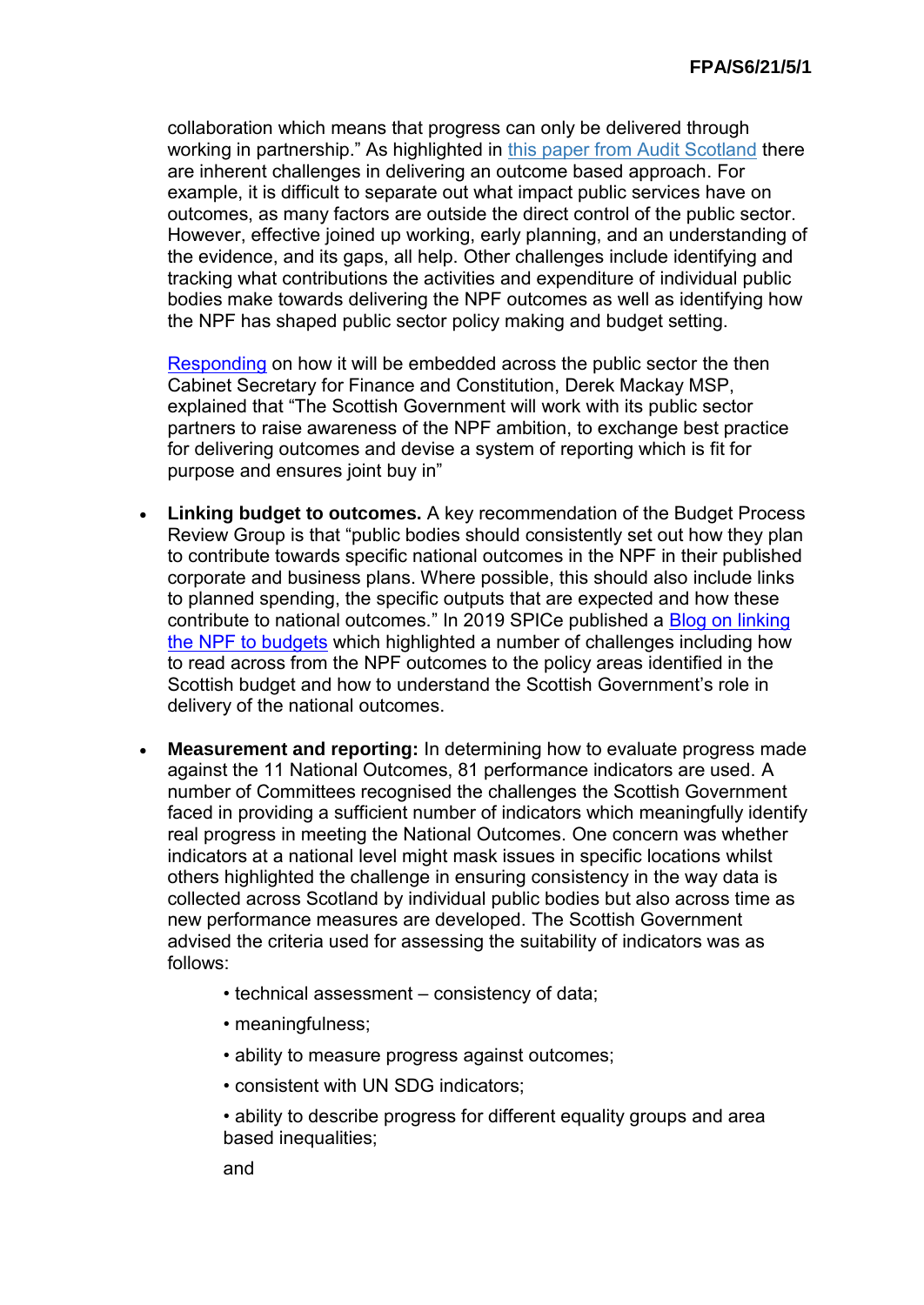• feasibility and affordability of data gathering.

There are however some gaps in the data. Responding to the ECCLR Committee in June 2018 [the then Cabinet Secretary](https://archive2021.parliament.scot/S5_Environment/Inquiries/20180608_Ltr_from_Cab_SEC_FCC_to_GD_re_NPF_response.pdf) for Finance and [Constitution](https://archive2021.parliament.scot/S5_Environment/Inquiries/20180608_Ltr_from_Cab_SEC_FCC_to_GD_re_NPF_response.pdf) explained that "A small number of indicators have yet to be developed. The starting point for the review of indicators was which are the right measures not necessarily the things we can measure immediately, however, the aims is for all indicators to have data within 2 years. Details of new indicator development will be given on the Scotland Performs website when they have an agreed definition, source of data and then when the data is available."

[As of August 2021, of](https://nationalperformance.gov.scot/index.php/measuring-progress/performance-overview) 81 indicators, seven were "in development" (for example to measure childhood resilience or to measure trust in public organisations), and for a further four indicators, an assessment of performance could not yet be confirmed (due to limited data). Annexe A sets out an overview, produced by SPICe, of the performance against each of the 11 National Outcomes as measured by the identified indicators.

• **Scrutiny approach** – A number of Committees' commented that the 40 day period for scrutiny limited their ability to take in depth scrutiny. Responding to the LGC Committee the Cabinet Secretary for Finance and the Constitution explained that, whilst the Act set the consultation period, "ahead of the next review of National Outcomes under the Community Empowerment Act, the Government will review arrangements for consulting Parliament." Responding to concerns that the consultation in future should provide for greater civic participation<sup>1</sup> the Cabinet Secretary explained that "we will learn from how this review went and have the ambition to be even more comprehensive in stakeholder engagement in the next review of National Outcomes."

## The impact of COVID on NPF

-

13. The pandemic has posed challenges. As [this SPICe blog](https://spice-spotlight.scot/2021/01/18/covid-19-how-has-the-pandemic-affected-the-national-outcomes/) indicates, the NPF, and in particular the data lags in the indicators, mean that it is not the ideal tool for scrutiny of a fast-moving pandemic. The Scottish Government has nevertheless taken [a close look the "significant and wide ranging" impact the pandemic is having](https://nationalperformance.gov.scot/scotlands-wellbeing-impact-covid-19-summary)  [on National Outcomes.](https://nationalperformance.gov.scot/scotlands-wellbeing-impact-covid-19-summary)

14. In this report the Scottish Government concludes that COVID-19 has had a significant impact on all National Outcomes and in some cases, progress will have been "deeply set back." The report notes that, unsurprisingly,

> "the impacts will be largely negative", but that: "there are differences across the outcomes in terms of the direction of the changes, the depth and severity of impacts, the level of certainty over the effects and the timeframe over which they may occur."

<sup>1</sup> The Cabinet Secretary in evidence to the LGC Committee confirmed that, in relation to consultation undertaken as part of the review in 2018, consultation events such as a series of engagement events, community street stalls as well as extensive contributions to the earlier fairer Scotland and healthier Scotland consultations were undertaken.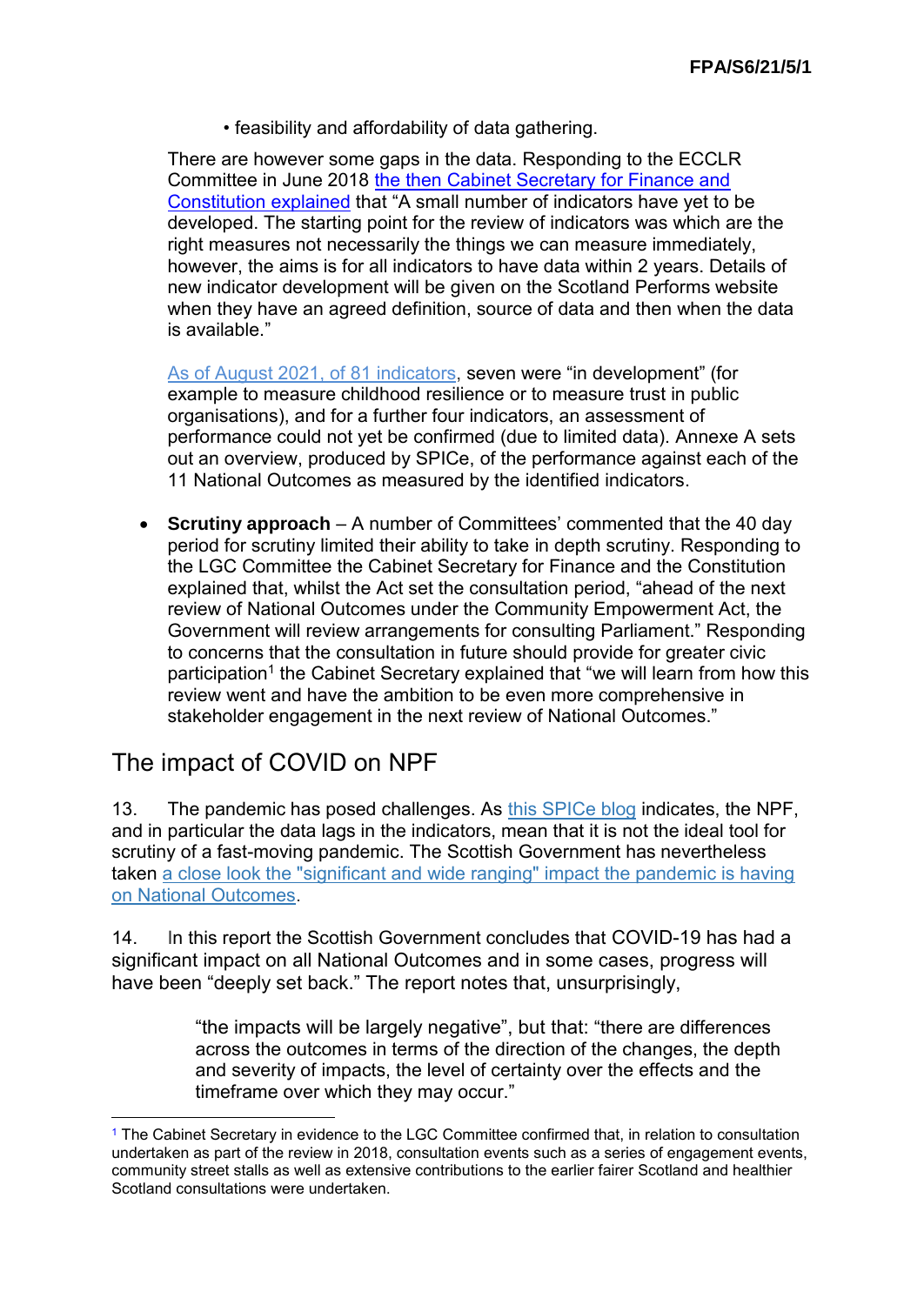15. The report also includes [a chapter examining inequalities across the](https://nationalperformance.gov.scot/scotlands-wellbeing-impact-covid-19-chapter-7-unequal-impacts-across-national-outcomes)  [National Outcomes](https://nationalperformance.gov.scot/scotlands-wellbeing-impact-covid-19-chapter-7-unequal-impacts-across-national-outcomes). It makes clear that:

"The impacts of the pandemic have been, and are likely to continue to be, borne unequally. Unequal outcomes between different groups already existed pre-COVID, and the effects of the pandemic have worsened this."

16. The Government also points to its analysis of the "four harms<sup>2</sup>" and that it "monitors and publishes evidence on the direct heath, indirect health, economic, and social impacts." Members may also find the four harms [data dashboard to be](https://data.gov.scot/coronavirus-covid-19/summary.html) [a useful tool in tracking the impact of the pandemic](https://data.gov.scot/coronavirus-covid-19/summary.html).

#### **Governance**

17. The NPF is a joint Scottish Government/COSLA product. Formally, COSLA is a co -signatory, though the Scottish Government manages the NPF on a day to day basis. Ministerial Responsibility lies with the [Deputy First Minister](https://www.gov.scot/about/who-runs-government/cabinet-and-ministers/deputy-first-minister/) and Cabinet Secretary for Covid Recovery.

18. As well as updating the NPF website on a rolling basis, the Scottish Government has produced two annual wellbeing reports, the latest one specifically looking at the impact of COVID-19 (as indicated above). In addition, the Scottish Government's (internal) Performance Board receives a monthly update on progress on the indicators.

19. An NPF technical Advisory Group advises on the assessment and development of indicators. Technical notes for each indicator describe the source of the data, definitions and the criteria used to assess whether an indicator is improving/maintaining or worsening (for example see the [technical](https://nationalperformance.gov.scot/child-wellbeing-and-happiness)  [notes for one of the indicators on child wellbeing and happiness](https://nationalperformance.gov.scot/child-wellbeing-and-happiness)). There appears to be no single process for the development of new indicators. Some of the key stakeholder groups for the NPF are the [SDG Network Scotland,](https://globalgoals.scot/) [the Carnegie](https://www.carnegieuktrust.org.uk/)  [Trust,](https://www.carnegieuktrust.org.uk/) [Scottish Leaders Forum,](https://scottishleadersforum.org/) and COSLA. A cross party round table on the National Performance Framework has also helped inform the development of the NPF.

## New Developments

20. Some recent new developments related to the NPF include the following.

#### Wellbeing and Future Generations Bill

21. One of the [purposes of the NPF](https://nationalperformance.gov.scot/what-it) is "to increase the wellbeing of the people of Scotland". The Scottish Government is expected to bring forward legislation, the

<sup>&</sup>lt;u>.</u>  $2$  [The Four harms approach](https://www.gov.scot/publications/covid-19-framework-decision-making-assessing-four-harms-crisis/pages/2/) is the Scottish Government approach which supports COVID-19 decision taking.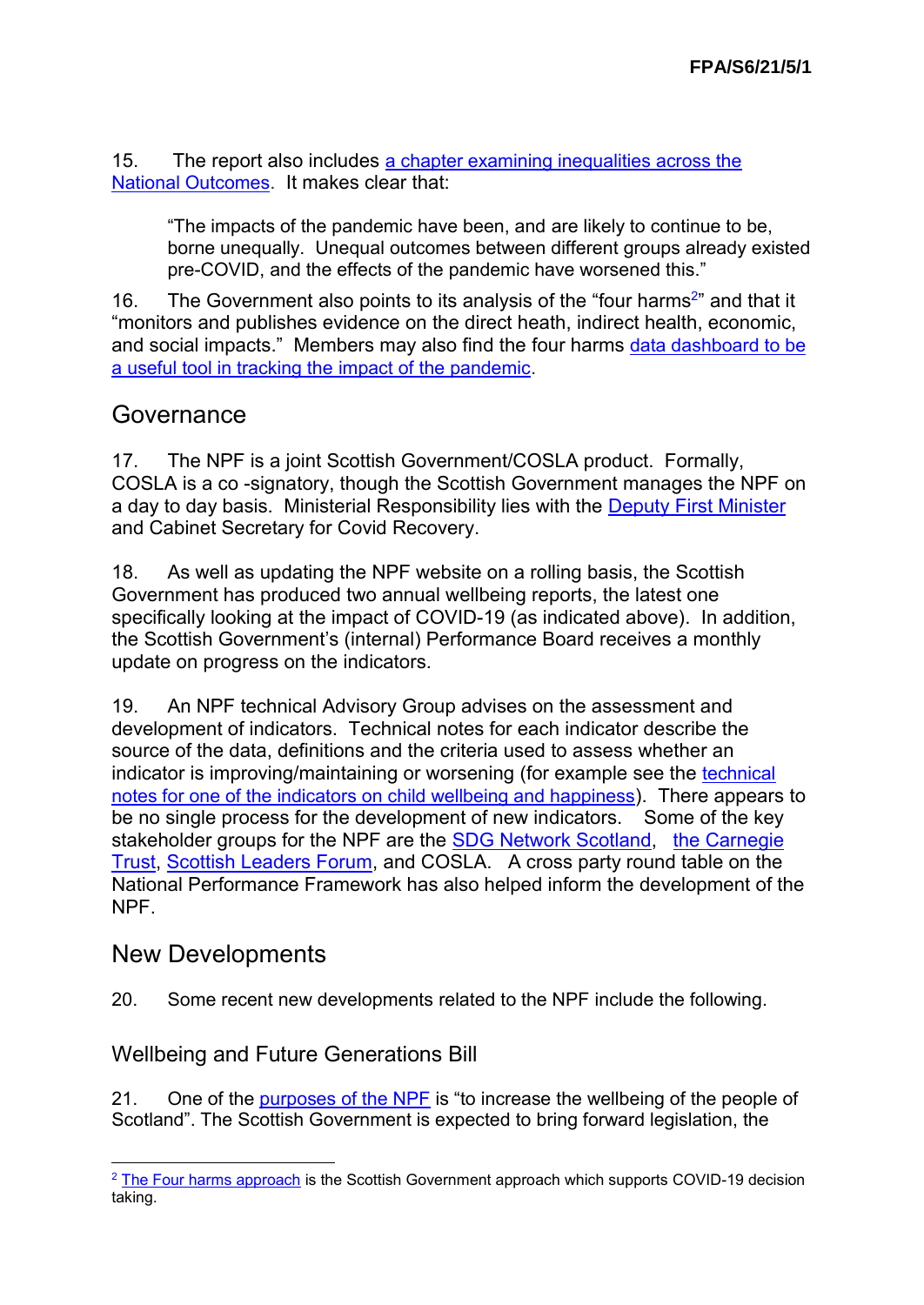intention being that wellbeing and sustainable development will be at the core of public sector policy decisions. It is understood the Scottish Government is looking at the SNP manifesto commitment (p72) which said an SNP government would:

"Bring forward a Wellbeing and Sustainable Development (Scotland) Bill to make it a statutory requirement for all public bodies and local authorities in Scotland to consider the long-term consequences of their policy decisions on the wellbeing of the people they serve and take full account of the short and long-term sustainable development impact of their decisions.

22. One of the [responsibilities of Minister for Zero Carbon Buildings, Active Travel](https://www.gov.scot/news/new-ministers-to-be-appointed/)  [and Tenants' Rights Patrick Harvie,](https://www.gov.scot/news/new-ministers-to-be-appointed/) is "Future Generations Commissioner". A similarly titled role also exists in Wales as the [Welsh Future Generations](https://www.futuregenerations.wales/)  [Commissioner.](https://www.futuregenerations.wales/)

23. Under the Well-being of Future Generations (Wales) Act 2015, [statutory](https://gov.wales/sites/default/files/publications/2019-02/spsf-1-core-guidance.PDF)  [guidance is provided](https://gov.wales/sites/default/files/publications/2019-02/spsf-1-core-guidance.PDF) for public bodies (including Welsh Ministers) to carry out sustainable development, by which is meant

"the process of improving the economic, social, environmental and cultural well-being of Wales by taking action, in accordance with the sustainable development principle, aimed at achieving the well-being goals".

24. The Welsh Parliament Public Accounts Committee undertook an inquiry into the [Barriers to the successful Implementation of the Well-Being of Future](https://eur03.safelinks.protection.outlook.com/?url=https%3A%2F%2Fbusiness.senedd.wales%2FmgIssueHistoryHome.aspx%3FIId%3D28311&data=04%7C01%7CSimon.Wakefield%40parliament.scot%7Ccfa632ecc7524719ed4708d9204a983c%7Cd603c99ccfdd4292926800db0d0cf081%7C1%7C1%7C637576327024211769%7CUnknown%7CTWFpbGZsb3d8eyJWIjoiMC4wLjAwMDAiLCJQIjoiV2luMzIiLCJBTiI6Ik1haWwiLCJXVCI6Mn0%3D%7C1000&sdata=TUEcL5dZaduHx%2Bg9OvnJUshQMSR2S8yS7dpYJ0BjKHI%3D&reserved=0)  [Generations \(Wales\) Act 2015](https://eur03.safelinks.protection.outlook.com/?url=https%3A%2F%2Fbusiness.senedd.wales%2FmgIssueHistoryHome.aspx%3FIId%3D28311&data=04%7C01%7CSimon.Wakefield%40parliament.scot%7Ccfa632ecc7524719ed4708d9204a983c%7Cd603c99ccfdd4292926800db0d0cf081%7C1%7C1%7C637576327024211769%7CUnknown%7CTWFpbGZsb3d8eyJWIjoiMC4wLjAwMDAiLCJQIjoiV2luMzIiLCJBTiI6Ik1haWwiLCJXVCI6Mn0%3D%7C1000&sdata=TUEcL5dZaduHx%2Bg9OvnJUshQMSR2S8yS7dpYJ0BjKHI%3D&reserved=0) (and reported in March 2021).

#### Programme for Government

25. On Tuesday 7 September 2021, the First Minister [set out the new Programme](http://archive2021.parliament.scot/parliamentarybusiness/report.aspx?r=13278&i=120433)  [for Government for 2021-22](http://archive2021.parliament.scot/parliamentarybusiness/report.aspx?r=13278&i=120433) (known as "the PFG") in a statement to the Parliament. In its Programme for Government publication [A Fairer, Greener Scotland,](https://www.gov.scot/publications/fairer-greener-scotland-programme-government-2021-22/pages/3/) the Scottish Government explains that "This Programme for Government focuses on how we will lead Scotland out of the pandemic. But it is also steered by the longerterm vision in the National Performance Framework."

26. In a chapter on outcomes and equalities the Scottish Government explain that although the COVID-19 pandemic has impact unequally, the NPF has promoting equality at its heart and it is therefore essential to ensuring "that all of Scotland can flourish through increased wellbeing, and sustainable and inclusive economic growth".

27. The Scottish Government also explains that "a just transition to net zero is at the heart of its efforts." The Scottish Government established the independent Just Transition Commission (JTC) in 2019, to provide advice on how to apply just transition principles in Scotland. In relation to the [JTC report recommendation](https://www.gov.scot/publications/transition-commission-national-mission-fairer-greener-scotland/) that "we must move beyond GDP as the only measure of national progress" the Scottish Government responded that "We will further develop the use of our National Performance Framework through the upcoming review of National Outcomes and through consultation on a Wellbeing and Sustainable Development Bill."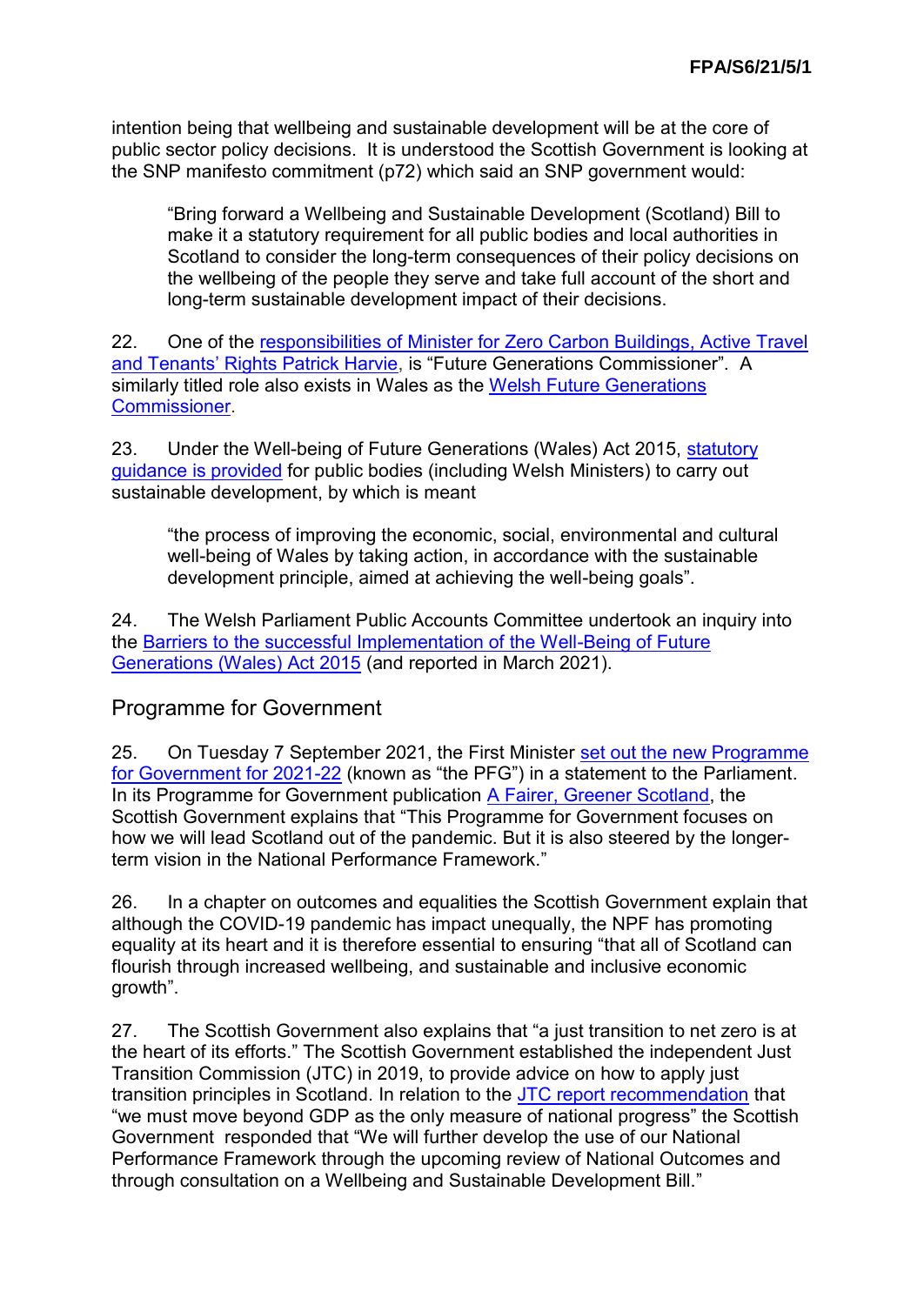28. SPICe have published a [blog summarising the Programme for Government.](https://spice-spotlight.scot/2021/09/08/programme-for-government-2021-22-a-fairer-greener-scotland/)

29. In addition, on 8 July 2021, the Cabinet Secretary for Finance and the [Economy wrote to the Committee](https://www.parliament.scot/chamber-and-committees/committees/current-and-previous-committees/session-6-finance-and-public-administration-committee/correspondence/2021/resource-spending-review-2021) confirming it has now commenced work across Government to support a potential multi-year Resource Spending Review concluding in the autumn. The Cabinet Secretary explained that the process, timetable and outlook "will be contingent on what the UK Government ends up doing in terms of its own Spending Review".

> Finance and Public Administration Committee Clerking Team September 2021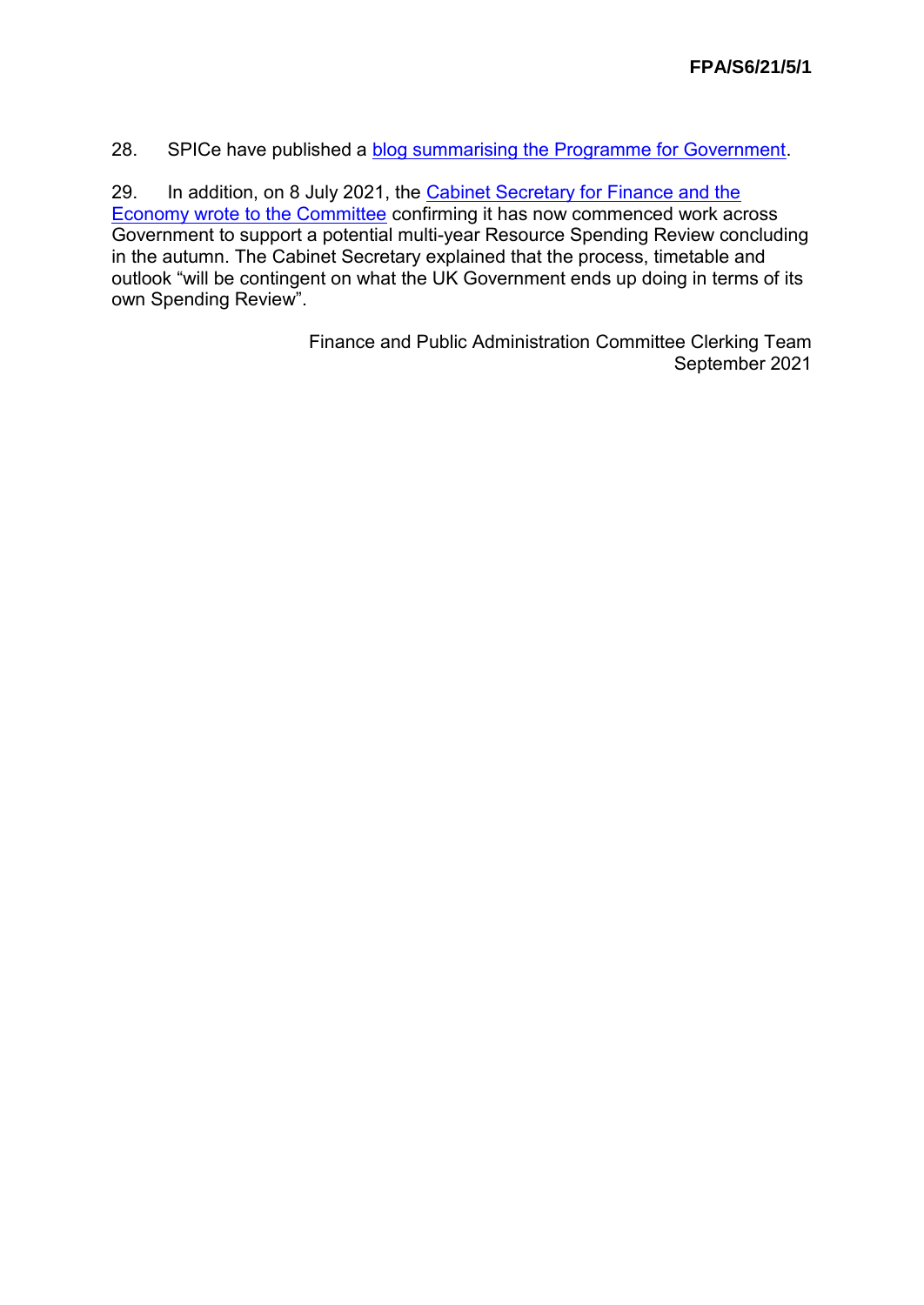## Performance against the National Outcomes

Performance is assessed on [81 National Indicators](https://nationalperformance.gov.scot/measuring-progress/national-indicator-performance) covering many aspects of life in Scotland. Scottish government analysts ("independently of Ministers") assess whether performance for each of these indicators is improving, maintaining or worsening based on the change between the **last two data points** of an indicator. More information on each of the national indicators is also available online.





Source: Scottish Government website

#### Performance status of indicators by National Outcome

The following table, produced by SPICe, breaks down how the indicators are performing within each National Outcome. Some indicators are still in development, and some have only one data point.

#### **Children and Young People (we grow up loved, safe and respected so that we realise our full potential)**

| Child social and physical development | Performance to be confirmed    |
|---------------------------------------|--------------------------------|
| Child wellbeing and happiness         | <b>Performance Maintaining</b> |
| Children's voices                     | Performance Improving          |
| Healthy start                         | <b>Performance Maintaining</b> |
| Quality of children's services        | <b>Performance Maintaining</b> |
| Children have positive relationships  | <b>Performance Maintaining</b> |
| Child material deprivation            | <b>Performance Maintaining</b> |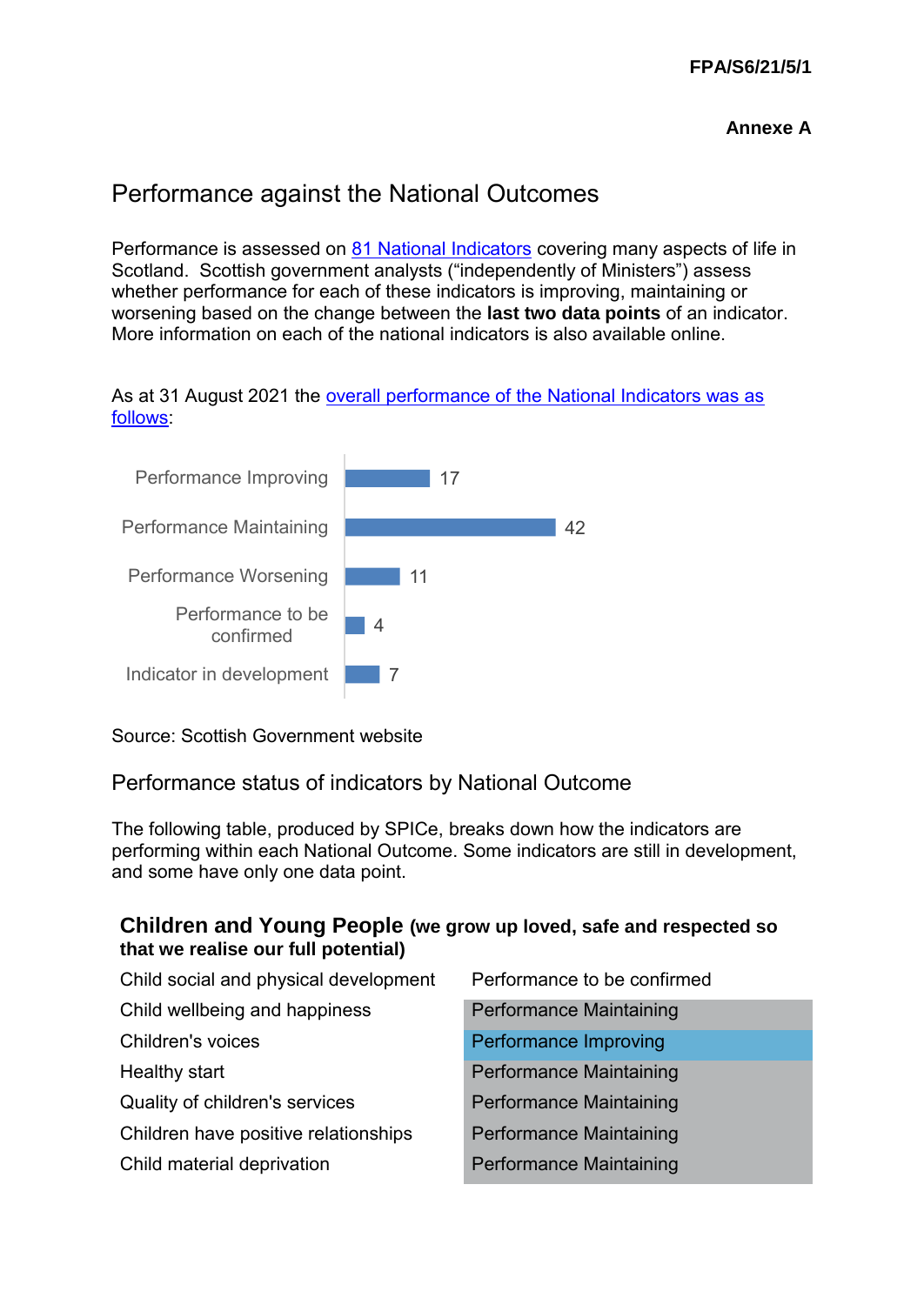#### **Communities (we live in communities that are inclusive, empowers, resilient and safe)**

Perceptions of local area **Performance Maintaining** Loneliness Conly one data point Perceptions of local crime rate Performance Maintaining Community ownership **Performance Improving** Crime victimisation **Performance Maintaining** Places to interact **Performance Worsening** Access to green and blue space Performance Maintaining Social capital **Performance Worsening** 

- 
- 
- 

#### **Culture (we are creative and our vibrant and diverse cultures are expressed and enjoyed widely)**

| Attendance at cultural events or places<br>of culture | <b>Performance Maintaining</b> |
|-------------------------------------------------------|--------------------------------|
| Participation in a cultural activity                  | <b>Performance Maintaining</b> |
| Growth in the cultural economy                        | <b>Performance Worsening</b>   |
| People working in arts and culture                    | Performance Improving          |

#### **Economy (we have a globally competitive, entrepreneurial, inclusive and sustainable economy)**

| Productivity                      | <b>Performance Maintaining</b> |
|-----------------------------------|--------------------------------|
| International exporting           | Performance Improving          |
| Economic growth                   | <b>Performance Worsening</b>   |
| Carbon footprint                  | Performance Improving          |
| <b>Natural Capital</b>            | <b>Performance Maintaining</b> |
| Greenhouse gas emissions          | Performance Improving          |
| Access to superfast broadband     | Performance Improving          |
| Spend on research and development | Performance Maintaining        |
| Income inequality                 | Performance Maintaining        |
| Entrepreneurial activity          | Performance Maintaining        |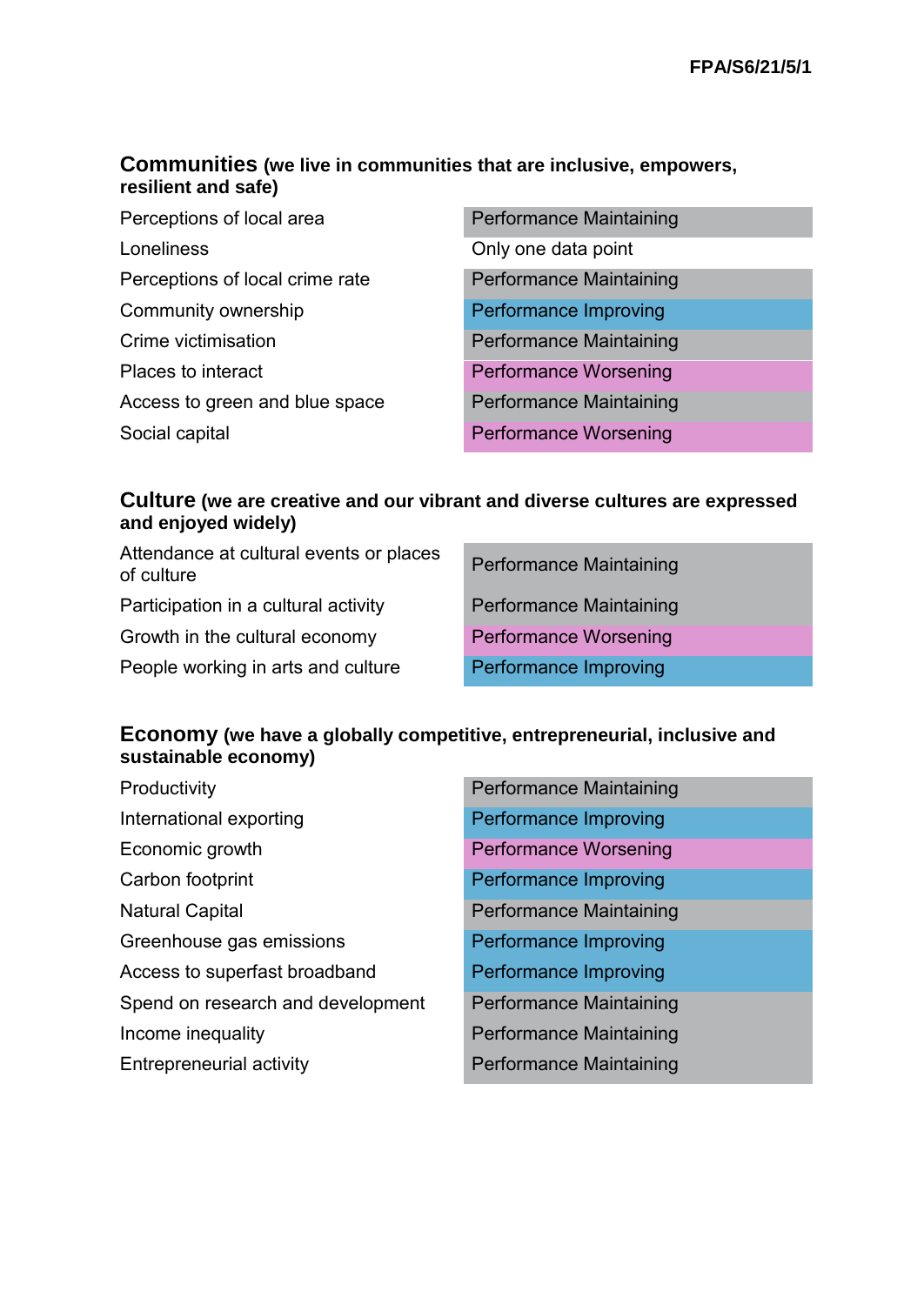## **Education (we are well educated, skilled and able to contribute to society)**

| <b>Educational attainment</b>              | Performance to be confirmed |
|--------------------------------------------|-----------------------------|
| Confidence of children and young<br>people | Indicator in development    |
| Resilience of children and young people    | Indicator in development    |
| Work-place learning                        | Performance Improving       |
| Engagement in extra-curricular activities  | Indicator in development    |
| Young people's participation               | Performance Maintaining     |
| Skill profile of the population            | Performance Maintaining     |
| Skill shortage vacancies                   | Performance Improving       |
| <b>Skills underutilisation</b>             | Performance Improving       |

#### **Environment (we value, enjoy, protect and enhance our environment)**

| <b>Performance Worsening</b>   |
|--------------------------------|
| <b>Performance Maintaining</b> |
| <b>Performance Maintaining</b> |
| Performance Improving          |
| <b>Performance Maintaining</b> |
| Performance Improving          |
| <b>Performance Maintaining</b> |
| <b>Performance Maintaining</b> |
|                                |

#### **Fair Work & Business (we have thriving and innovative businesses, with quality jobs and fair work for everyone)**

| <b>Performance Maintaining</b> |
|--------------------------------|
| <b>Performance Worsening</b>   |
| <b>Performance Worsening</b>   |
| Performance Improving          |
| Performance Improving          |
| Performance Improving          |
| <b>Performance Maintaining</b> |
| <b>Performance Worsening</b>   |
| <b>Performance Improving</b>   |
|                                |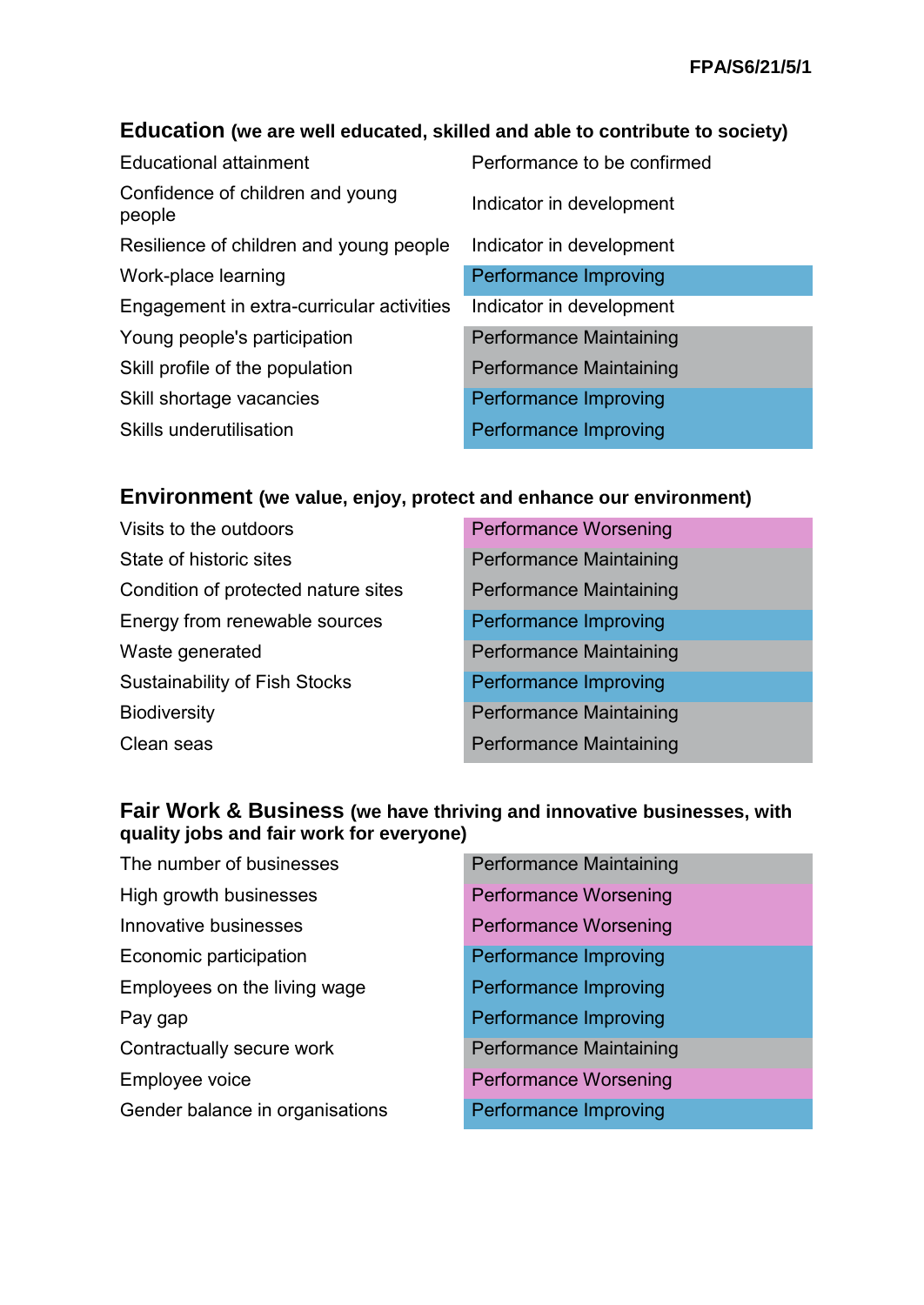#### **Health (we are healthy and active)**

| Healthy life expectancy    | <b>Performance Maintaining</b> |
|----------------------------|--------------------------------|
| Mental wellbeing           | Performance Maintaining        |
| Healthy weight             | <b>Performance Maintaining</b> |
| Health risk behaviours     | Performance Maintaining        |
| Physical activity          | Performance Maintaining        |
| Journeys by active travel  | Performance Improving          |
| Quality of care experience | <b>Performance Worsening</b>   |
| Work related ill health    | Performance Maintaining        |
| <b>Premature Mortality</b> | Performance Maintaining        |

#### **Human Rights (we respect and fulfil human rights and live free from discrimination)**

| Public services treat people with dignity<br>and respect | Indicator in development       |
|----------------------------------------------------------|--------------------------------|
| Quality of public services                               | <b>Performance Maintaining</b> |
| Influence over local decisions                           | <b>Performance Worsening</b>   |
| Access to justice                                        | <b>Performance Maintaining</b> |

#### **International (we are open, connected and make a positive contribution internationally)**

| Indicator in development       |
|--------------------------------|
| <b>Performance Maintaining</b> |
| <b>Performance Worsening</b>   |
| Indicator in development       |
| Indicator in development       |
| Performance to be confirmed    |
|                                |

#### **Poverty (we tackle poverty by sharing opportunities, wealth and power more equally)**

| Relative poverty after housing costs | <b>Performance Maintaining</b> |
|--------------------------------------|--------------------------------|
| Wealth inequality                    | <b>Performance Maintaining</b> |
| Cost of living                       | <b>Performance Maintaining</b> |
| Unmanageable debt                    | <b>Performance Maintaining</b> |